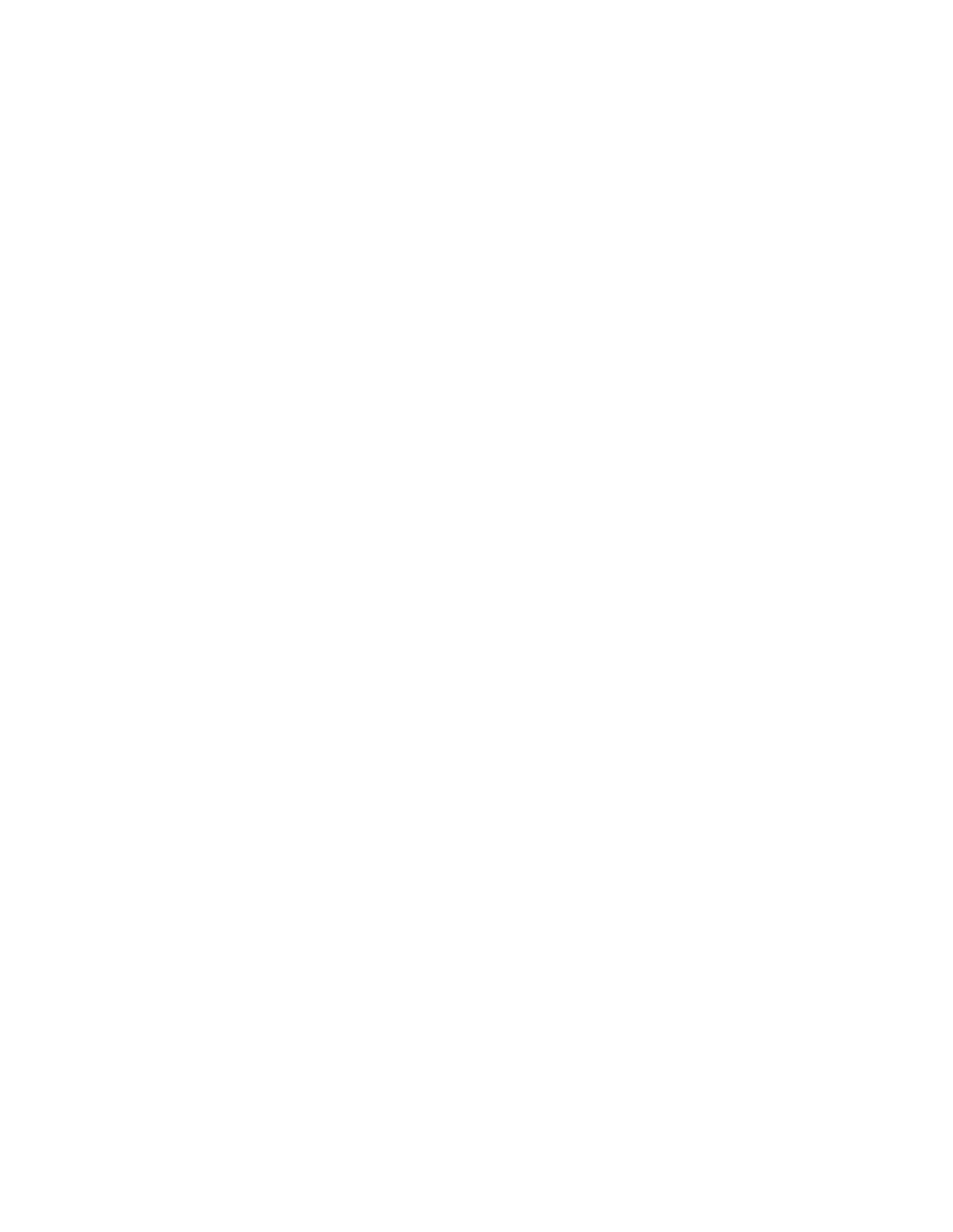Local leaders can create and bolster conditions that substantially boost upward mobility and narrow racial and ethnic inequities for children, youth, and adults. To build public will and achieve meaningful progress, communities need actionable metrics they can use to assess current conditions and monitor their progress. Based on the deliberations of a scholarly working group, this report provides a concise set of evidence-based metrics to monitor progress in the short to intermediate term on key local drivers of mobility from poverty. These metrics can help communities establish priorities, set targets, catalyze action, change policies and practices, and monitor their progress over time. The metrics will be refined through both ongoing scholarship and on-the-ground testing.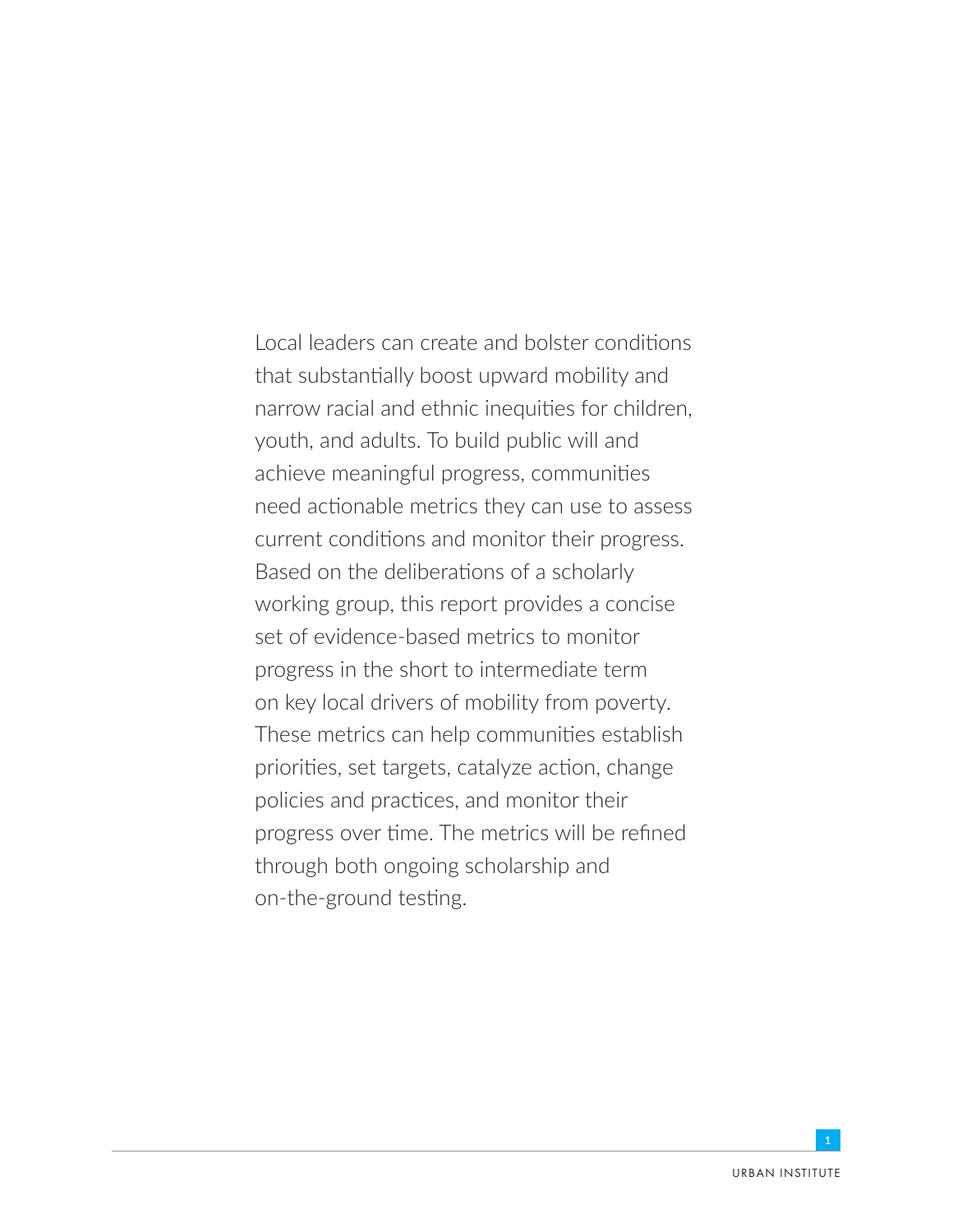# Mobility from Poverty

The promise that anyone, with talent and hard work, can advance their position in society is etched deeply into the idea of America and the opportunities it offers.<sup>1</sup> But recent decades have cast doubt on that promise as rates of economic mobility in the United States have stagnated. The poorest adults are unlikely to rise to the middle of the income distribution, much less to the top (Acs and Zimmerman 2008; Bradbury 2016). And children growing up in families living in poverty are far more likely to experience poverty as adults than are children raised in households not living in poverty (Acs, Elliott, and Kalish 2016; Ratcliffe and McKernan 2010; Wagmiller and Adelman 2009).

To better understand this challenge and to explore potential solutions, the [US Partnership on Mobility](https://www.mobilitypartnership.org/restoring-american-dream)  [from Poverty](https://www.mobilitypartnership.org/restoring-american-dream) was launched by the Bill and Melinda Gates Foundation and hosted by the Urban Institute. The Partnership, which completed its work in spring 2018, gathered insights from research, practice, and people who have experienced poverty to answer the urgent question of what it would take to dramatically increase mobility from poverty in the US. As part of its work, the Partnership developed an expansive definition of mobility from poverty that goes beyond economic success. The Partnership argued that economic success alone "does not fully capture people's experiences with poverty" (Ellwood and Patel 2018, 2). Mobility from poverty also requires autonomy and power—the ability to exercise control over one's personal circumstances and to influence policies and practices that affect one's life—and a sense of belonging—being valued by one's community (Acs et al. 2018).

More specifically, the Partnership contends that the three dimensions "are mutually reinforcing, and progress in one domain can lead to improvements in others. For example, someone who finds a higher-paying job may experience a growing sense of autonomy and feel he or she has attained higher social status.… On the other hand, failure to make progress in one dimension

could undermine progress in others. For example, a job providing little more than a paycheck with little control over how and when work is done may reduce someone's sense of control [and] create difficulties with participating in family and community life" (Acs et al. 2018, 18).

## "Poverty is not just about a lack of money. It's about a lack of power."

*—john a. powell, director of the Haas Institute for a Fair and Inclusive Society and member of the US Partnership on Mobility from Poverty*

Building on this holistic definition, the Partnership offered a strategic framework and a series of concrete proposals for substantially boosting mobility from poverty. Their proposals include ambitious, evidencebased policies, programs, and initiatives that would change prevailing narratives about poverty and the people who experience poverty; create access to good jobs; ensure that the zip code where a person lives does not determine their destiny; provide support to individuals and families that empowers them; and transform the use of data to drive local, state, and federal action (Ellwood and Patel 2018).

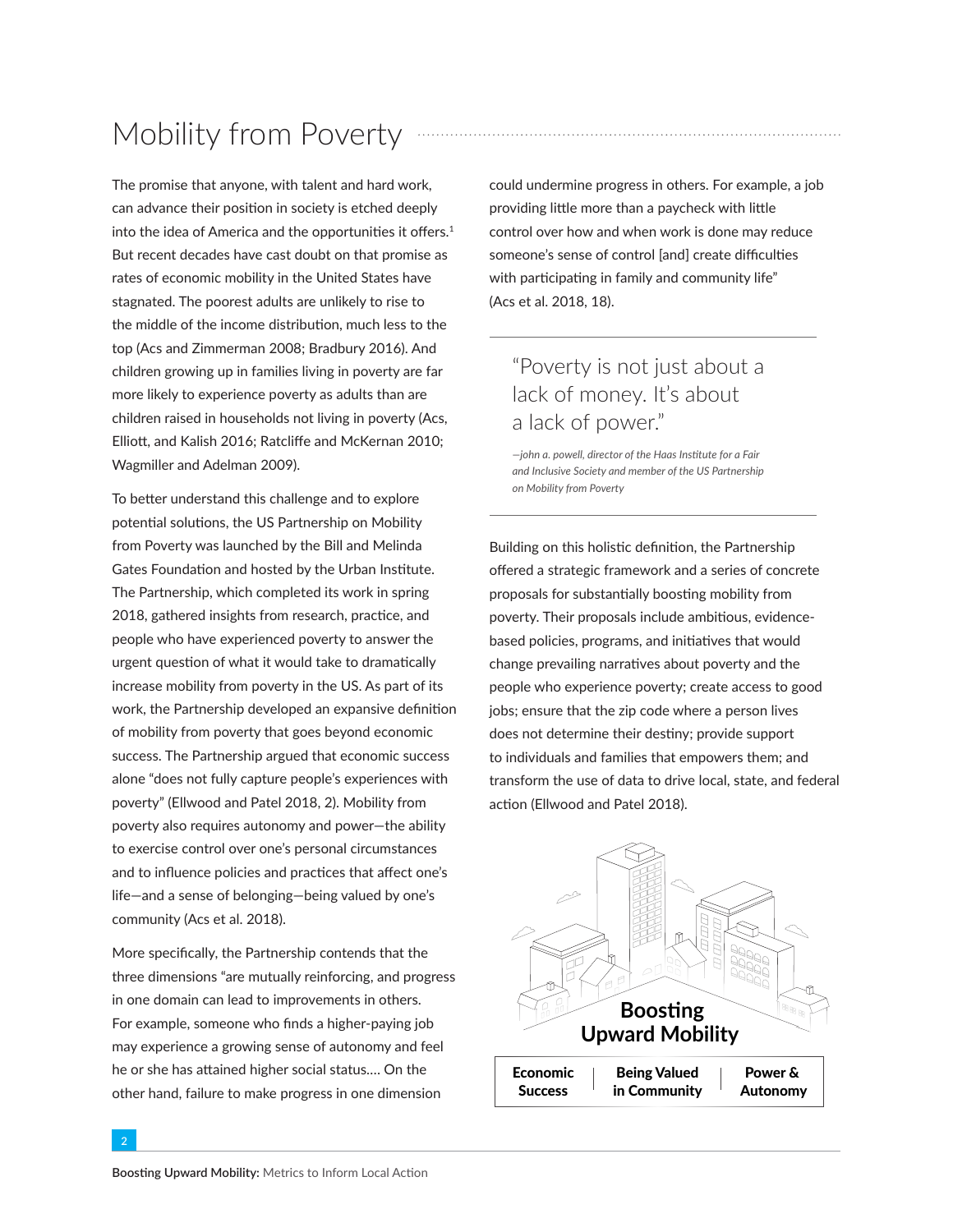## The Power of Metrics

Increasingly, communities across the country aspire to create the conditions that boost the long-term mobility of their residents, especially those experiencing poverty. Creating the conditions that boost mobility from poverty demands political will and sustained commitment to action, and metrics can play an important role in both motivating and shaping local action. They can provide an essential tool for organizing, advocacy, and implementation. They can help local leaders raise the visibility of critical barriers to mobility from poverty, bring key stakeholders to a common table, help people with

communities need metrics that assess current conditions and monitor their short- and medium-term progress across the full range of driving factors.

Many of these factors are structural, meaning they reflect community conditions rather than the characteristics or circumstances of individual residents. For example, high levels of violence in the communities where families experiencing poverty live inflict lasting damage to children's physical and mental health, undermining their ability to succeed in school, community, and work. In

#### **Promoting Mobility in Charlotte, NC**

Comparing one community's metrics to those of other places can motivate cross-sector partnerships and galvanize action. One example specific to promoting mobility is Charlotte, NC. When Chetty, Hendren, Klein, and Saez released their groundbreaking 2014 study on communities that promote upward mobility, Charlotte ranked last among the 50 largest US cities, and Mecklenburg ranked 99th out of the 100 largest counties. This led the city and county to develop a large-scale partnership called ["Leading on Opportunity"](https://www.leadingonopportunity.org/) that focuses leaders across sectors on strategies to increase mobility.

widely differing perspectives agree on objective data, enable local leaders to set priorities for policy change and investment, and support accountability across sectors and actors.

Policies that increase mobility from poverty often do not bear fruit immediately; rather, they pay off over decades, through the course of people's lives or even through their children's lives. Therefore, measuring success requires patient attention to long-term trends. But local leaders need more than long-term metrics of mobility from poverty. Relying solely on measures of long-term outcomes does not provide sufficient transparency and accountability or the ability to learn and adapt in a timely manner.

Moreover, no single factor determines people's mobility over the long term. Focusing on only one or two outcomes can leave critical drivers unattended, and progress achieved through one driver can be undermined by the neglect of others. To make meaningful progress,

contrast, communities with abundant living-wage jobs support residents' economic success as well as their autonomy and sense of belonging.

People of color in particular face longstanding structural barriers that perpetuate inequities and block upward mobility. To tackle these barriers and narrow equity gaps, local leaders need metrics that reveal differences in conditions and trends for people of different races and ethnicities and for different neighborhoods.

Local leaders need metrics that reflect these structural conditions in order to assess how well their city or county supports mobility from poverty for its residents, as opposed to tracking individuals' advancement over time.

Strategies will vary, of course, in light of local circumstances. But two examples illustrate how metrics can help communities take action and achieve collective goals that would not otherwise have seemed possible.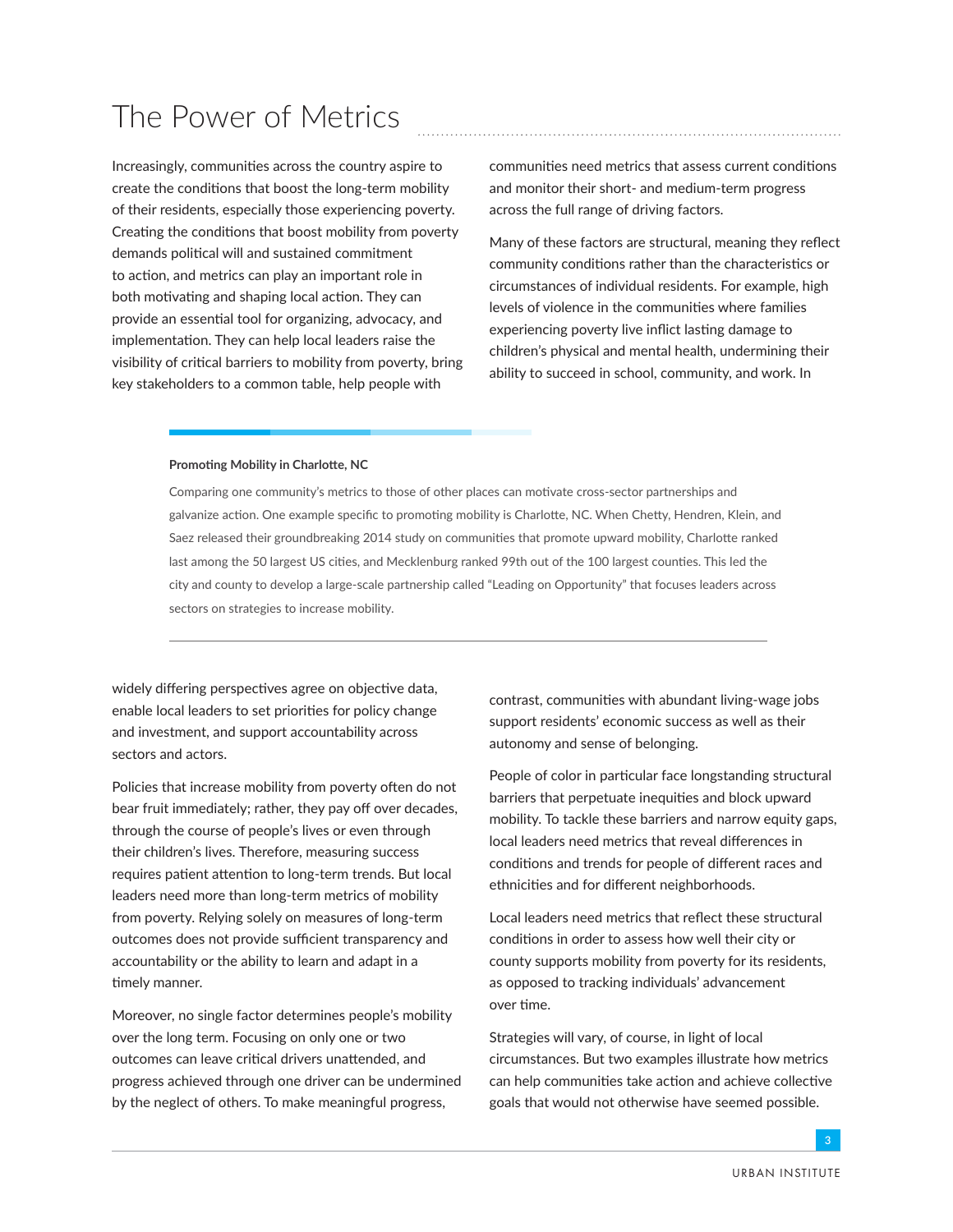#### **Promoting Mobility in Louisville, KY**

In 2010, political, civic, and philanthropic leaders of **Greater Louisville** established a public-private partnership called [55,000 Degrees w](http://www.55000degrees.org/)ith the explicit goal of adding 40,000 bachelor's degrees and 15,000 associate's degrees by 2020. This ambitious target emerged from analysis highlighting the central role of education in attracting new jobs and improving quality of life for residents. The partnership established a [dashboard](http://dashboard.55000degrees.org/) to monitor progress on a short list of community indicators, high-school indicators, college transition indicators, and postsecondary indicators. By [2019](http://www.55000degrees.org/a-look-back-and-a-look-ahead-lessons-learned-from-an-education-movement/), the city had increased the number of degrees by 39,000, short of their original goal but still a substantial accomplishment.2 Among the factors contributing to their progress, they credit the value of multiple stakeholders working together toward a common goal, crossing sectors and breaking down silos between institutions, and how data collected and shared improved the way they were able to work collectively. As they transition to the next phase of work, they acknowledge key lessons learned, including that need to tackle barriers to college success that start far earlier than high school and the courage required for policy and practice reforms that will close equity gaps.

#### **Promoting Mobility in Kansas City, MO**

Bloomberg Philanthropy's What Works Cities program awarded Kansas City [gold certification](https://medium.com/what-works-cities-certification/kansas-city-louisville-and-washington-dc-level-up-cef847c62a6f) for their successful efforts to use data to improve policy and program decisionmaking.<sup>3</sup> [KCStat](https://dashboards.mysidewalk.com/kcstat/dashboardpage-1532609256752-8373288548-943858) provides the backbone for the city's performance metrics and accountability system, tracking progress across seven city-wide goals.4 The mayor and city manager moderate a monthly meeting where staff present current performance data as the basis for a rigorous discussion about actions needed to achieve specific objectives under each goal. For example, in 2018 the city set a target of 5 percent or less of children with elevated lead levels. Thanks to increased collaboration across city departments and a new rental inspection ordinance, as of 2020 KCStat indicates the city is achieving this goal. The data presented during monthly meetings are also published on a regularly updated dashboard, which provides additional transparency and allows residents to track progress against specific objectives.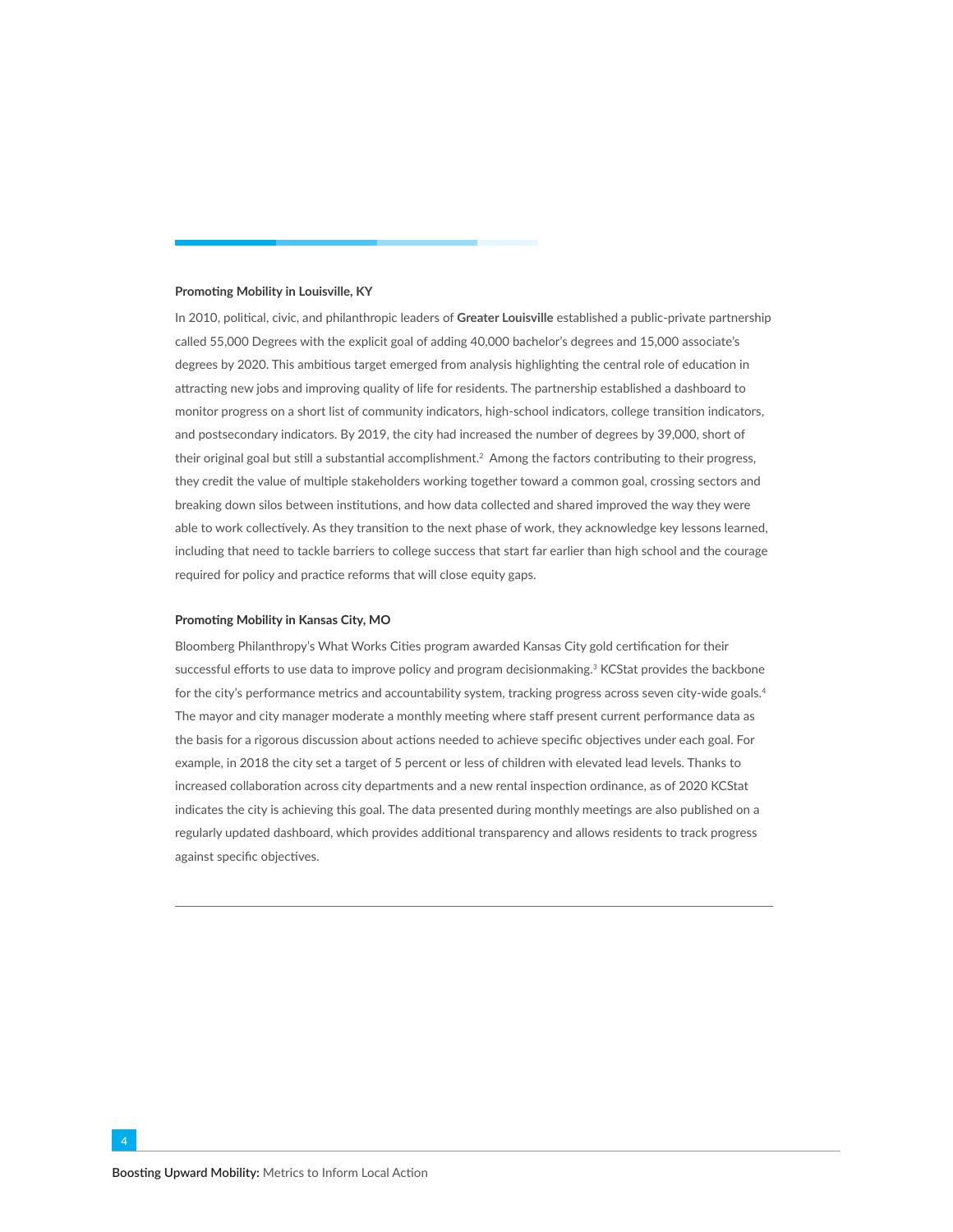# Mobility Metrics Working Group

In early 2019, the Urban Institute formed a Working Group composed of distinguished scholars representing relevant disciplines to develop a concise but comprehensive set of evidence-based metrics to track progress on mobility. Specifically, the Working Group was charged in an internal charter to

*develop a concise set of practical metrics of mobility that have wide credibility for application by policymakers, practitioners, and researchers. These metrics will reflect a clear theory of change that connects longer-term mobility outcomes to measures that can be tracked in the short- and medium-term. The metrics chosen will embody the comprehensive definition of economic and social mobility developed by the US Partnership on Mobility from Poverty.*

The Working Group consisted of 11 scholars with expertise in economics, sociology, political science, and psychology and with diverse perspectives with respect to race, geography, policy domains, and political ideology. Urban Institute senior vice president Margery Turner chaired the Working Group with support from a team of Urban Institute staff.

The Working Group systematically reviewed various factors that influence mobility from poverty for adults, families, and children. They applied rigorous criteria to reach consensus on metrics that are supported by strong evidence of predictive relationships to mobility and that can be influenced by local and state policies. The members convened for three full-day working sessions over nine months and provided structured input between meetings to achieve consensus on the most current evidence about key drivers of mobility, about how best to reflect the Partnership's holistic definition of mobility from poverty, and about the best available metrics for monitoring short- to medium-term progress by city or county. For full details on the Working Group's criteria and evidence, see Turner et al. (2020).

In conjunction with the deliberations of the Working Group, the Urban Institute held a robust series of discussion sessions and webinars with policymakers, researchers, and practitioners. "Stakeholder vetting labs" were conducted in San Francisco, New Orleans, Chicago, and Cleveland in partnership with local organizations. And webinars reached a wide audience of stakeholders, including representatives from city and county governments and from community foundations. These sessions explored the relevance and value of a preliminary set of metrics to local changemakers. They generated important insights about how the metrics could be applied to inform local advocacy, planning, action, and accountability. These insights were incorporated into the final set of metrics and will inform future work to support communities in applying the metrics locally.

#### **Mobility Metrics Working Group Members**

Dr. Fenaba R. Addo *University of Wisconsin-Madison*

Dr. Crystal Hall *University of Washington*

Dr. David Harding *University of California, Berkeley*

Dr. Nathaniel Hendren *Harvard University*

Dr. Rucker Johnson *University of California, Berkeley*

Dr. Hazel Rose Markus *Stanford University*

Dr. Manuel Pastor *University of Southern California*

Dr. H. Luke Shaefer *University of Michigan*

Dr. Michael R. Strain *American Enterprise Institute*

Dr. Jessica Trounstine *University of California, Merced*

Margery Austin Turner (Chair) *Urban Institute*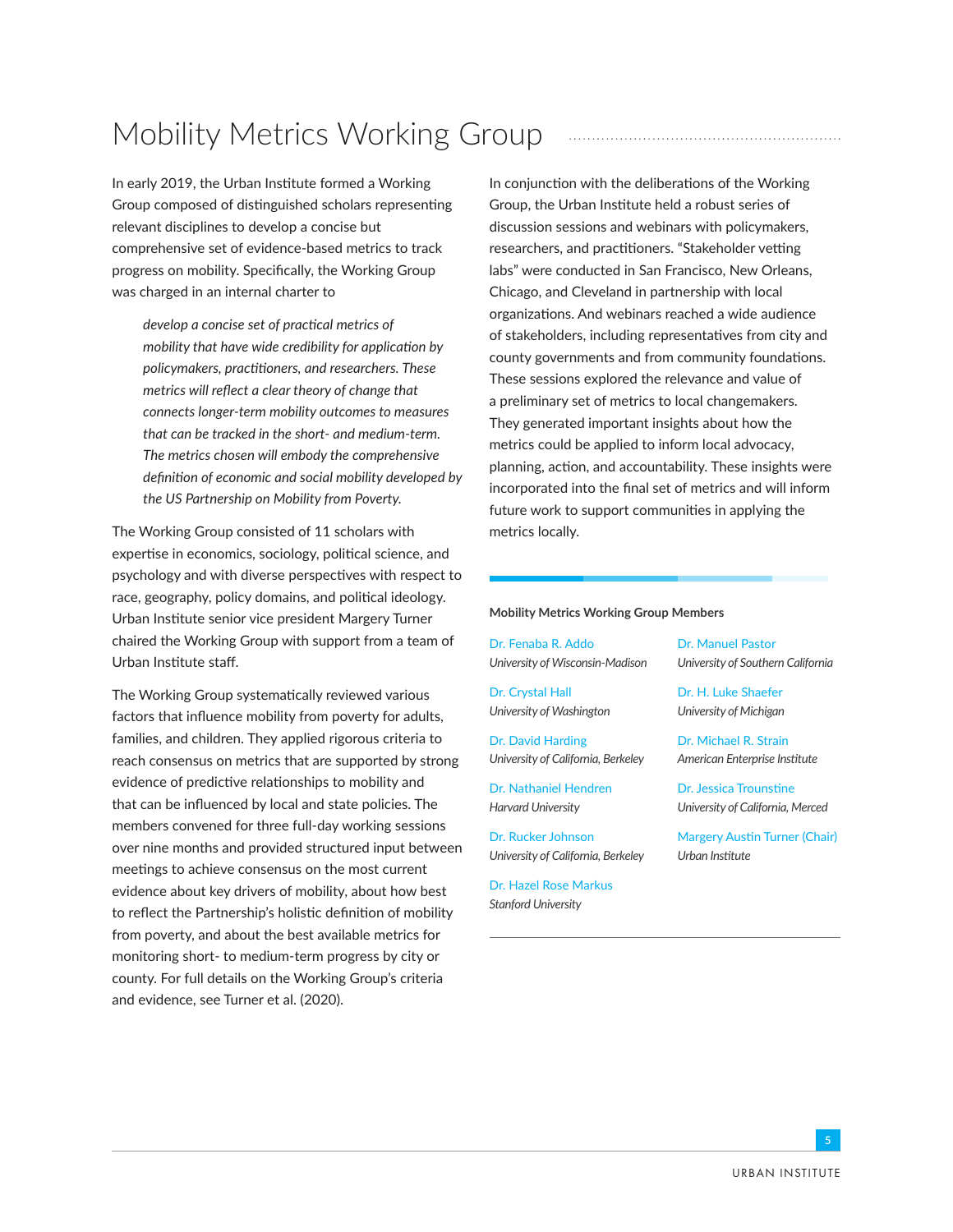# Framework for Boosting Mobility

Because local conditions so profoundly shape opportunities for people to achieve mobility from poverty, the Working Group focused on developing a framework for local action: three interconnected dimensions of mobility, three key drivers, and 25 evidence-based predictors of mobility from poverty.

The framework begins with the **three-part definition of mobility from poverty** advanced by the Partnership. Specifically, meaningful and sustainable mobility from poverty encompasses three dimensions:

#### **Economic success**

Rising income and assets are widely recognized as essential to mobility from poverty.

#### **Power and autonomy**

Mobility also requires control over one's life, the ability to make choices, and the collective capacity to influence larger policies and actions that affect one's future.

#### **Being Valued in Community**

Feeling the respect, dignity, and sense of belonging that come from contributing to one's community is an essential element of mobility from poverty.

This constitutes a normative definition of mobility from poverty in which the three dimensions are interconnected and mutually reinforcing. To date, most research and systematic measurement have focused on economic success. Less scholarship has focused on rigorously measuring people's power and autonomy and their sense of being valued in community, and far less is known about how to advance these outcomes. Moreover, further scholarship is required to build knowledge about how the three dimensions relate to each other over the short and long term.

Mobility from poverty is often viewed as a matter of individual ability and effort. But people experiencing poverty face multiple barriers that impede their efforts to achieve economic success, power and autonomy,

and belonging. For people of color, structural barriers include long-standing patterns of racism, discrimination, and disinvestment that block access to safe and healthy environments, quality education, and family-sustaining work, as well as present-day forces of economic dislocation and exclusion that undermine people's best efforts to advance and opportunities for their children to thrive.

**Three key drivers** propel individuals and families up and out of poverty over the course of their lives. All three contribute to a person's economic success, their power and autonomy, and their sense of belonging and value to community:

#### **Strong and healthy families**

A secure and stable home environment provides the essential foundation for children's healthy development and for the educational and economic success of children, adolescents, and adults, along with an accompanying sense of accomplishment and empowerment.

#### **Supportive communities**

Safe and inclusive communities play a central role in shaping families' well-being, their social networks and supports, and their children's chances to thrive and succeed.

#### **Opportunities to learn and earn**

Education, from pre-K through postsecondary as well as adult education and workforce development, provides a crucial avenue to economic and social mobility, and for most people in the US today, work constitutes the most important means of economic security and advancement.

Both scholars and practitioners recognize the importance of these three drivers. And they align with the US Partnership's focus on strategies that provide support that empowers individuals and families, ensure that zip code does not determine a person's destiny, and expand access to family-sustaining jobs.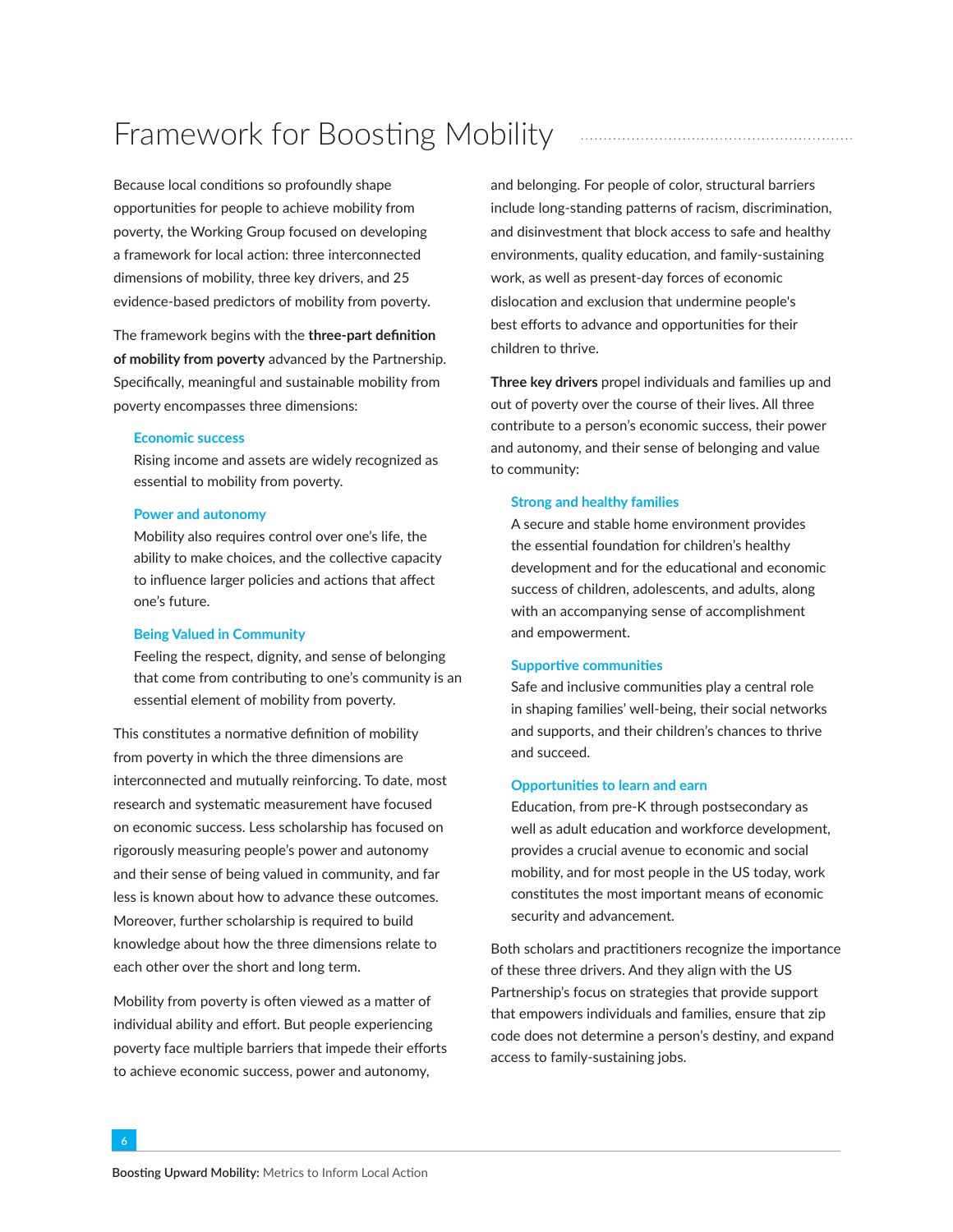For each of the three mobility drivers, the Working Group identified key predictors that collectively are strongly associated with long-term economic success, power and autonomy, and belonging and that can be influenced by state and local policies. (See Turner et al. 2020 for details about the alternatives considered by the Working Group and the research evidence upon which the selection of predictors was based.) Ongoing scholarship is needed to systematically quantify the magnitude of each predictor's impact on long-term outcomes (within and across generations), to fully understand the causal mechanisms through which predictors affect outcomes, to explore how these mechanisms may differ for different groups of people or in different community contexts, and to assess the effectiveness of policy levers through which communities can influence these predictors.

Local efforts to boost mobility from poverty must recognize that people move into and out of homes, neighborhoods, cities, and counties. Individuals and families experiencing poverty sometimes choose to move when they achieve economic success, and they can sometimes be displaced because of changes in local policy and market conditions. Local strategies aimed at boosting mobility from poverty should focus on actions that improve outcomes and options for all residents experiencing poverty (newcomers as well as long-term members of the community) rather than actions that replace those residents with more affluent people.

For each predictor, the Working Group selected a metric that can be used to compare and monitor a community's performance over time. See Turner et al. (2020) for details about the criteria used to select metrics and the strengths and weaknesses of those selected.

Disparities between racial and ethnic groups and between neighborhoods within a city or county are critical to understanding and addressing barriers to mobility. Therefore, the Working Group prioritized metrics that can help pinpoint disparities that warrant priority for intervention.

#### **Criteria for Recommending Metrics**

- Valid measures of the predictors
- Repeated at regular intervals
- Available for cities and counties nationwide
- Consistently collected and calculated
- $\blacksquare$  Available for important subgroups and subareas
- $\blacksquare$  Not overly sensitive to residential moves in and out of jurisdictions

The optimal data for measuring key predictors are not always available for the relevant geographic units; at the needed frequency, recency, and reliability; or with sufficient coverage of demographic groups, and they are not always properly adjusted for changes over time in jurisdictions' demographic compositions. To the greatest extent possible, the Working Group selected well-established metrics that can be constructed from national data sources or from widely available state and local administrative data. But for some predictors, new data collection will be required to produce useful metrics because potentially powerful predictors are not currently reflected in widely available data sources.

These metrics are not perfect. But together, they provide valuable information about how well conditions in a community support residents' upward mobility. Over time, as data sources improve and as new research identifies more precisely the linkage between various predictors and mobility from poverty, they can be refined to more effectively guide policy.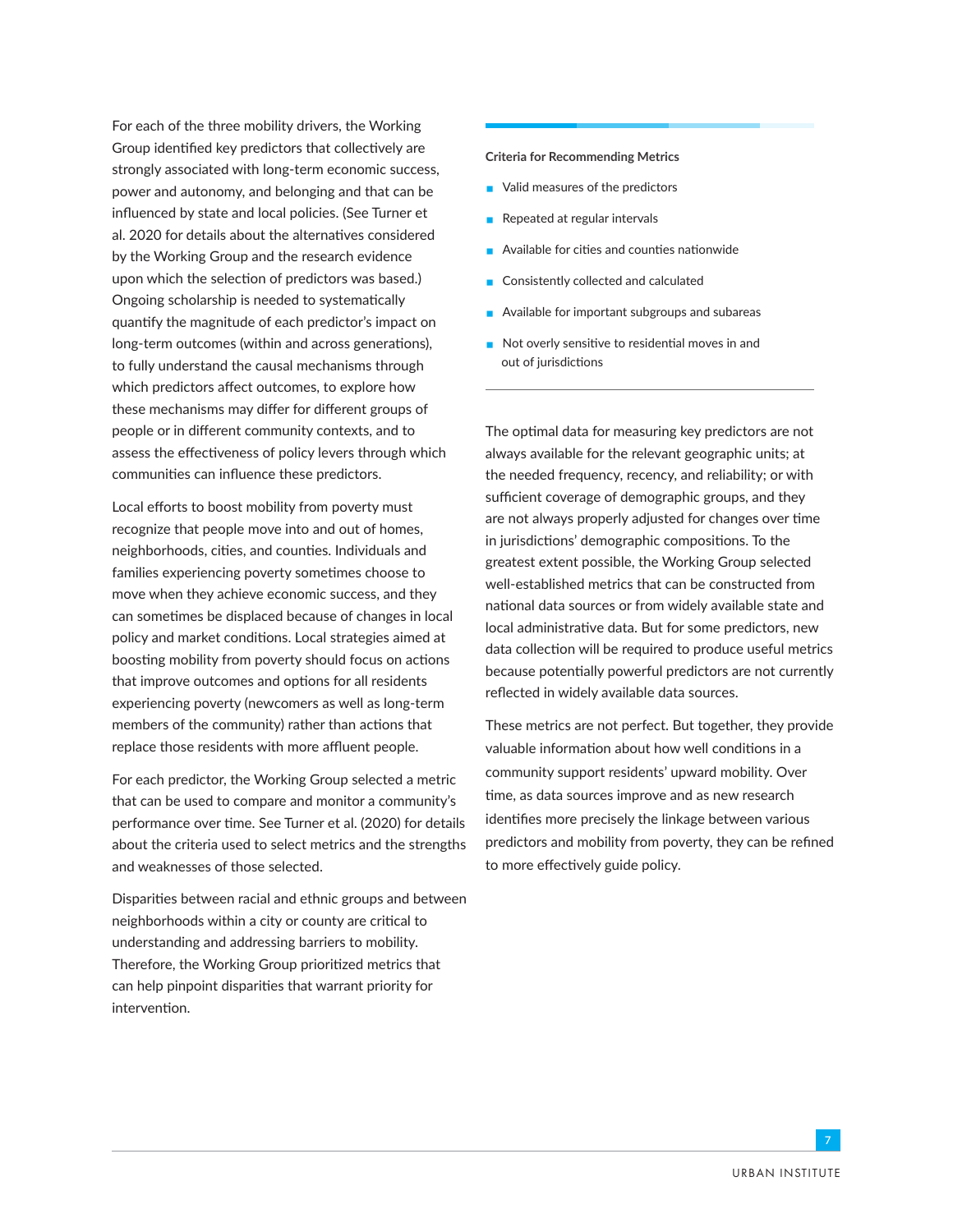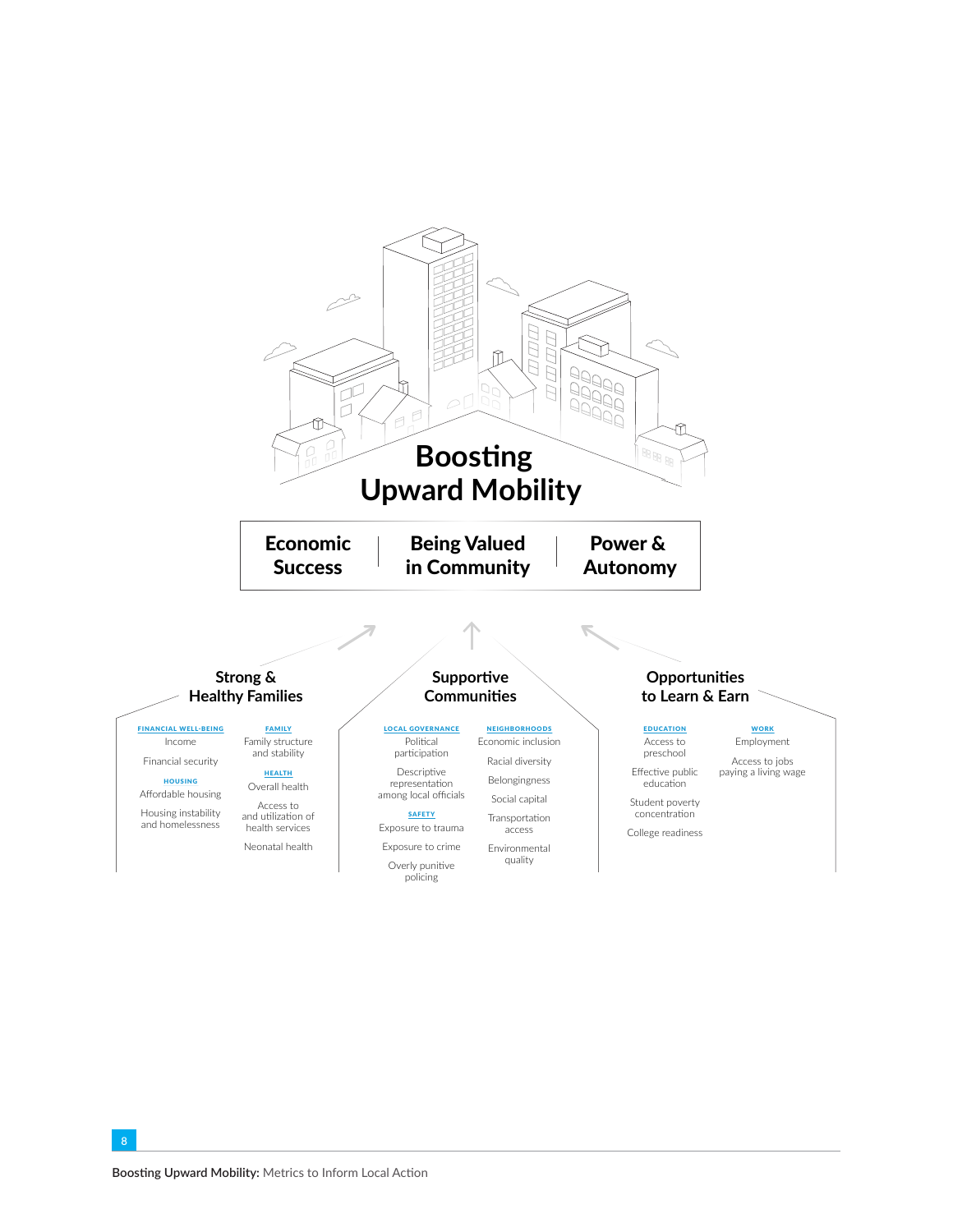| Predictors                                     |                                                     | Metrics                                                                                                                                   |
|------------------------------------------------|-----------------------------------------------------|-------------------------------------------------------------------------------------------------------------------------------------------|
| <b>Driver: Strong and Healthy Families</b>     |                                                     |                                                                                                                                           |
| <b>Financial well-being</b>                    | Income                                              | Household income at 20th, 50th, and 80th percentiles                                                                                      |
|                                                | Financial security                                  | Share of households with debt in collections                                                                                              |
| <b>Housing</b>                                 | Affordable housing                                  | Ratio of affordable and available housing units to households with<br>low- and very low-income levels                                     |
|                                                | Housing instability<br>and homelessness             | Number of public-school children who are ever homeless during<br>the school year                                                          |
| Family                                         | Family structure and stability                      | Share of children in various family living arrangements                                                                                   |
| <b>Health</b>                                  | Overall health                                      | Share of adults who rate their own and their children's health as<br>good or excellent <sup>a</sup>                                       |
|                                                | Access to and utilization<br>of health services     | Health Professional Shortage Area ranking for primary care providers                                                                      |
|                                                | Neonatal health                                     | Share of low-weight births                                                                                                                |
| <b>Driver: Supportive Communities</b>          |                                                     |                                                                                                                                           |
| Local governance                               | Political participation                             | Share of the voting-eligible population who turn out to vote                                                                              |
|                                                | Descriptive representation<br>among local officials | Ratio of the share of local elected officials of a racial or ethnic group to the<br>share of residents of the same racial or ethnic group |
| Neighborhoods                                  | Economic inclusion                                  | Share of residents experiencing poverty living in<br>high-poverty neighborhoods                                                           |
|                                                | Racial diversity                                    | Neighborhood exposure index, or share of a person's neighbors who are<br>people of other races and ethnicities                            |
|                                                | <b>Belongingness</b>                                | Inclusion of Other in the Self scale <sup>a</sup>                                                                                         |
|                                                | Social capital                                      | Selected questions from the Social Capital Community Benchmark Survey <sup>a</sup>                                                        |
|                                                | Transportation access                               | Transit trips index and low transportation cost index                                                                                     |
|                                                | Environmental quality                               | Air quality index                                                                                                                         |
| Safety                                         | Exposure to trauma                                  | Adverse Childhood Experiences scale <sup>a</sup>                                                                                          |
|                                                | Exposure to crime                                   | Rates of reported violent crime and property crime                                                                                        |
|                                                | Overly punitive policing                            | Rate of juvenile justice arrests                                                                                                          |
| <b>Driver: Opportunities to Learn and Earn</b> |                                                     |                                                                                                                                           |
| <b>Education</b>                               | Access to preschool                                 | Share of children enrolled in nursery school or preschool                                                                                 |
|                                                | Effective public education                          | Average per-grade change in English Language Arts achievement,<br>between third and eighth grades                                         |
|                                                | Student poverty concentration                       | Share of students attending high-poverty schools, by student<br>race or ethnicity                                                         |
|                                                | College readiness                                   | Share of 19- and 20-year-olds with a high-school degree                                                                                   |
| <b>Work</b>                                    | Employment                                          | Employment-to-population ratio for adults ages 25 to 54                                                                                   |
|                                                | Access to jobs paying a living wage                 | Ratio of pay on the average job to the cost of living                                                                                     |

a Metric for the predictor requires new data collection at the local level.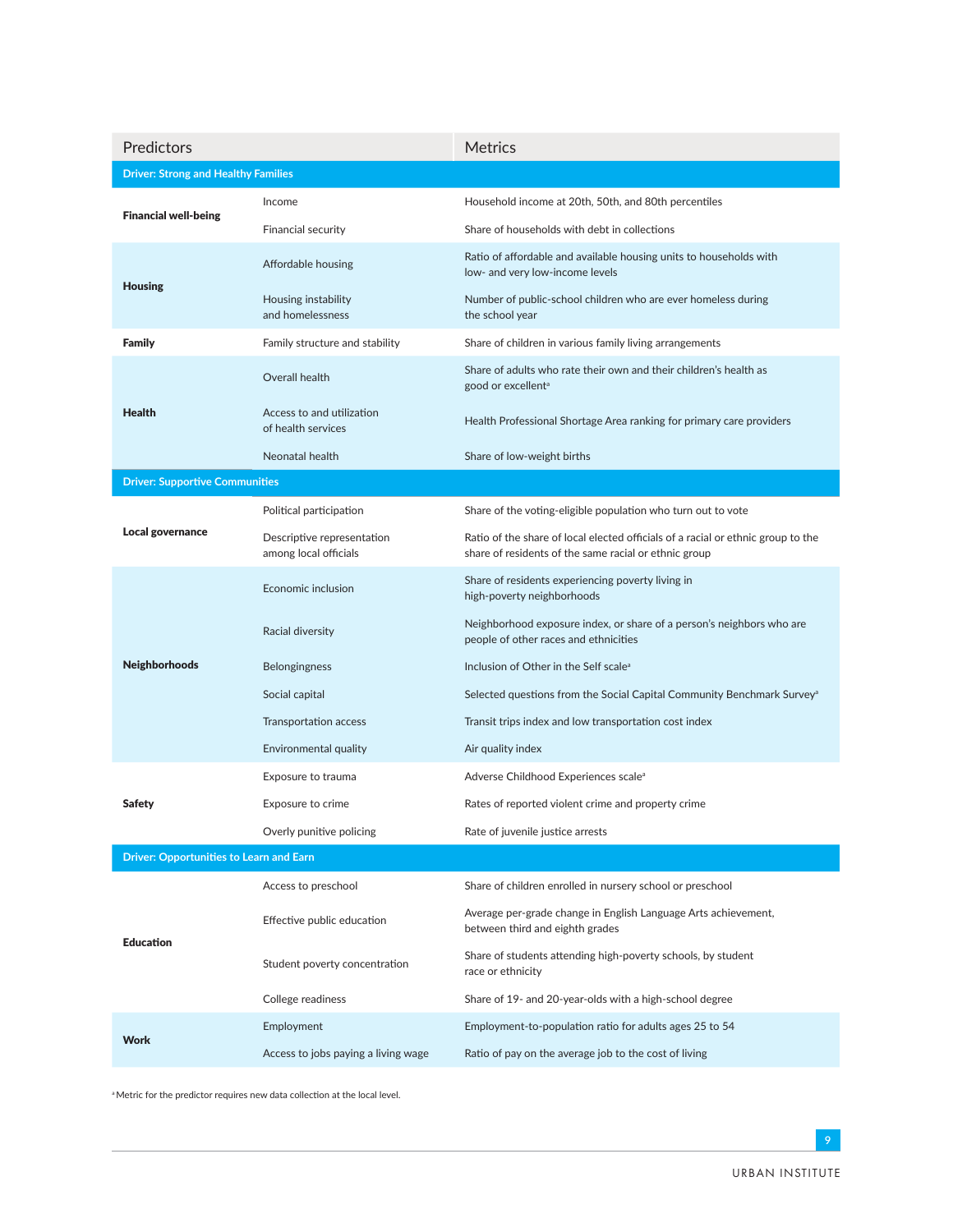## Using Metrics to Boost Mobility from Poverty *...................*...

Communities can use these metrics to catalyze and guide actions to increase mobility from poverty among residents. Civic and community leaders, policymakers, and on-the-ground practitioners can

**compare** their community's metrics to peer communities to assess the extent of the local mobility challenge and build public support for tackling it;

**prioritize** those metrics where the community's focused attention and action will have the greatest impact;

**highlight interconnections** among predictors from multiple policy domains to recruit partners and identify the roles different local (and state) actors can play;

**set targets** for improving local mobility metrics and narrowing racial and ethnic disparities as part of a strategy for meaningful changes in local (and state) investments, policies, and practices; and

**monitor** the metrics over time to assess their community's progress and hold local stakeholders accountable.

Local leaders have the capacity to "move the needle" on all the metrics if they make mobility from poverty a priority. Specific solutions will of course vary depending upon local context, institutional capacities, and political constraints. The focus here on local strategies is not intended to suggest that all barriers to mobility from poverty can be overcome locally. Federal policies such as the earned income tax credit and economic policies that expand employment play essential roles. But locally controlled policies and investments can create conditions that boost rather than block residents' upward mobility. For example, communities can

**expand affordable housing** by reforming zoning and building regulations so the private sector can build more housing at lower costs, establishing housing trust funds and using the proceeds to help finance

affordable housing production and preservation, enacting rent stabilization or property tax abatements that moderate housing costs for current residents, and maximizing the effectiveness of federal housing subsidies that are managed locally;

**increase people's sense of belonging** by using humancentered design principles for programs delivering services to people experiencing poverty; prioritizing equity roles in government and inclusivity in resident engagement processes; and training government staff to engage with service recipients in ways that respect their dignity, counter stereotypes and stigma, and foster inclusion rather than exclusion;

**reduce overly punitive policing** by investing in community-driven safety interventions that do not rely on policing, reducing the intensity of enforcement and sanctioning for low-level offenses, minimizing the use of stop and frisk, reforming school discipline policies to reduce the possibility that students are arrested, and eliminating or reducing fees and fines;

**increase political participation** by scheduling local elections during state or national elections to raise turnout, improving the information on ballots, electing district-level representatives instead of city-wide ones to strengthen representativeness, and improving access to political participation and understanding about local policies and elected officials; and

**increase access to living-wage jobs** by recognizing and rewarding "high-road" employers, implementing workforce development strategies to help residents build skills and qualify for higher-paying jobs, raising the local minimum wage or passing living-wage ordinances that apply to firms doing business with local government, and taking actions to reduce the cost of living for lower-income residents.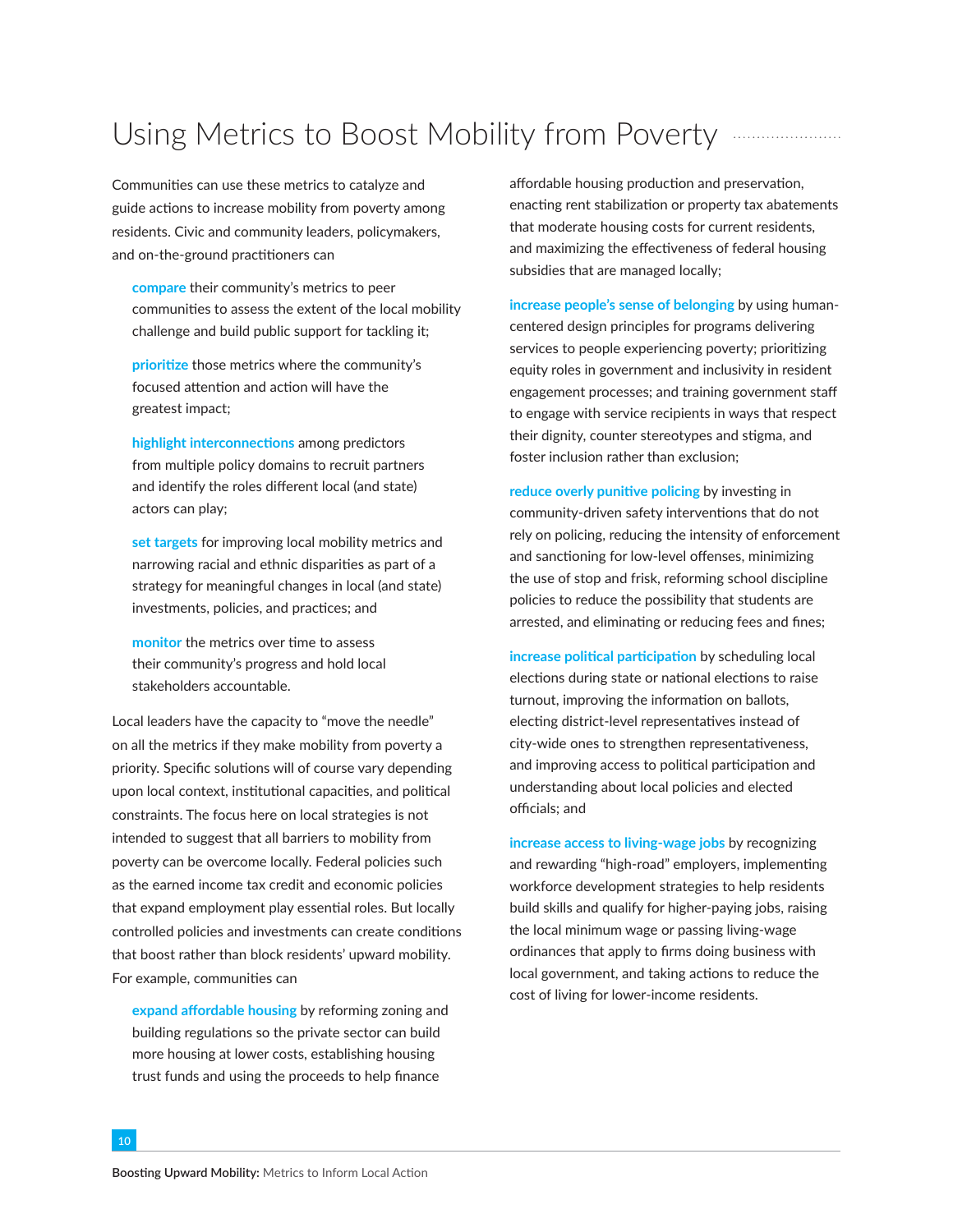Rigorous research demonstrates that programs and policies being implemented across the US can "move the needle" on mobility from poverty. For example, the Nurse-Family Partnership home-visiting program and the Educare early childhood learning program boost outcomes of both young children and their parents. The positive youth development program, YouthBuild, provides older teens and young adults with career training that helps them get and keep jobs, while the City University of New York's Accelerated Study in Associate Programs helps young adults complete community college degree programs quickly and qualify for careers. Neighborhood mobility programs like Moving to Opportunity and its present-day successors enable families to live in safe, well-resourced neighborhoods that support their children's life chances. And conditional cash transfer programs such as Family Rewards have

provided flexible cash resources that adults and families use to chart their course out of poverty (Bogle et al. 2020). These examples demonstrate the potential of interventions that attend to all three dimensions of mobility from poverty: economic success, autonomy and power, and belonging and being valued.

Communities that use these metrics to develop and monitor local strategies are likely to be more successful than those not guided by metrics or guided by a plethora of metrics unsupported by evidence. Local policymakers and practitioners who have learned about the mobility metrics through vetting labs and webinars have expressed enthusiasm for applying them locally, engaging with community members about their interpretation and implications for action, developing locally relevant implementation strategies, and capitalizing on the metrics to drive collaborative action.

## Next Steps

Much remains to be learned about the mobility metrics, how well they capture the range of factors that influence long-term mobility, and how communities can effectively apply them to catalyze action and drive change. We welcome informed debate about the framework introduced here and anticipate that over the coming years, ongoing scholarship will strengthen the selection of key predictors and metrics. Further, a next phase of the work will "beta test" the mobility metrics with a small

number of cities and counties across the US. This on-theground experience will yield additional insights about how the metrics can be strengthened, how they can help build public will, and what institutional infrastructure is needed to effectively implement them and integrate them into local government decisionmaking so they help drive the changes necessary to boost mobility from poverty over the long haul.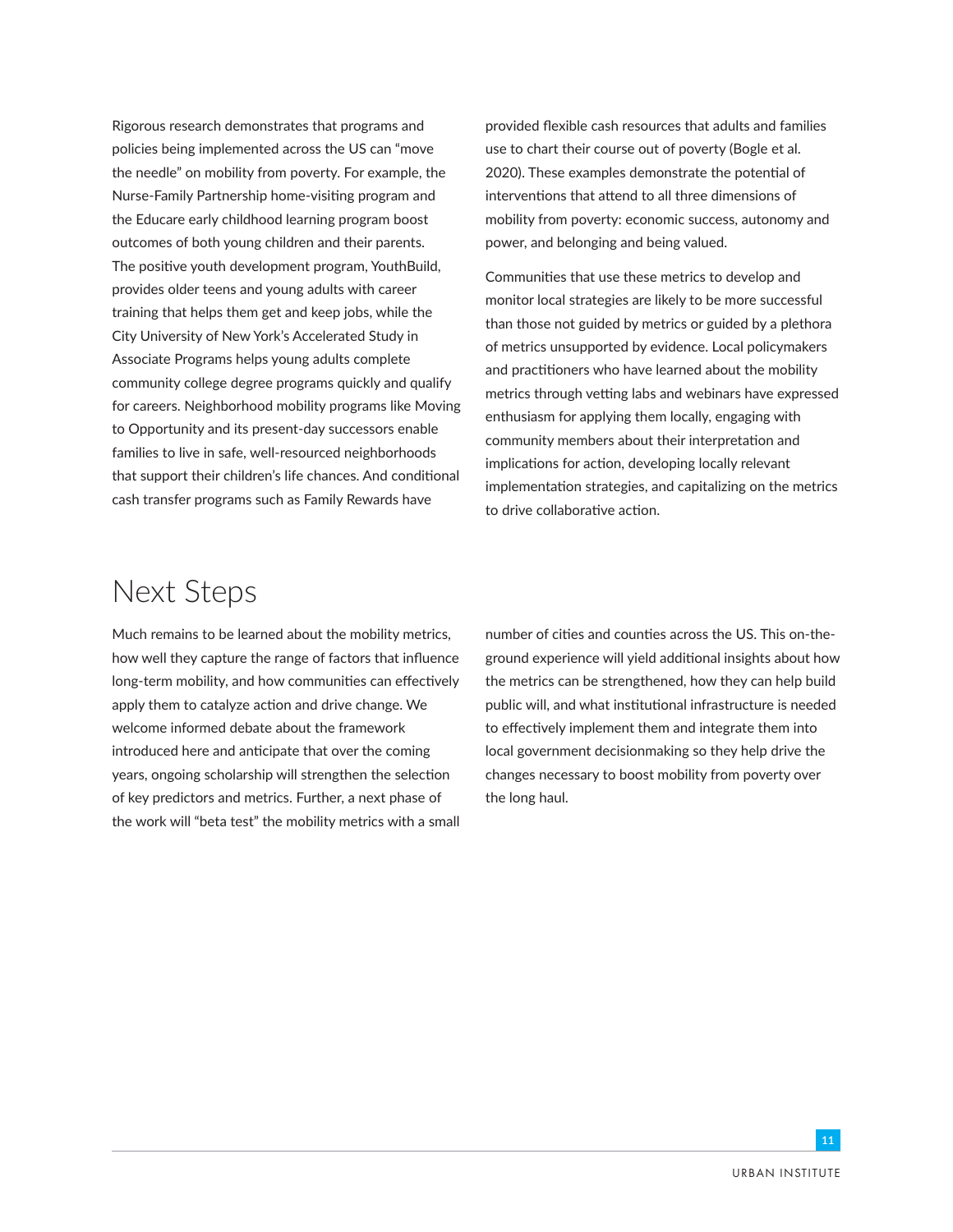#### **Notes**

<sup>1</sup> Lawrence R. Samuel, "The Psychology of the American Dream: Why Do We Believe So Fervently in the American Dream?" *Psychology Today* (blog), October 7, 2016, [https://www.psychologytoday.com/us/blog/psychology](https://www.psychologytoday.com/us/blog/psychology-yesterday/201610/the-psychology-the-american-dream)[yesterday/201610/the-psychology-the-american-dream.](https://www.psychologytoday.com/us/blog/psychology-yesterday/201610/the-psychology-the-american-dream)

2 Mary Gwen Wheeler, "A Look Back and a Look Ahead: Lessons Learned from an Education Movement," 55,000 Degrees, accessed January 27, 2020, [http://](http://www.55000degrees.org/a-look-back-and-a-look-ahead-lessons-learned-from-an-education-movement/) [www.55000degrees.org/a-look-back-and-a-look-ahead](http://www.55000degrees.org/a-look-back-and-a-look-ahead-lessons-learned-from-an-education-movement/)[lessons-learned-from-an-education-movement/](http://www.55000degrees.org/a-look-back-and-a-look-ahead-lessons-learned-from-an-education-movement/).

<sup>3</sup> "Kansas City, Louisville, and Washington DC, Level UP," What Works Cities Certification, accessed January 27, 2020, [https://medium.com/what-works-cities](https://medium.com/what-works-cities-certification/kansas-city-louisville-and-washington-dc-level-up-cef847c62a6f)[certification/kansas-city-louisville-and-washington-dc](https://medium.com/what-works-cities-certification/kansas-city-louisville-and-washington-dc-level-up-cef847c62a6f)[level-up-cef847c62a6f](https://medium.com/what-works-cities-certification/kansas-city-louisville-and-washington-dc-level-up-cef847c62a6f).

4 "Citywide Business Plan Progress Report," City of Kansas City, Missouri, accessed January 27, 2020, [https://dashboards.mysidewalk.com/kcstat/](https://dashboards.mysidewalk.com/kcstat/dashboardpage-1532609256752-8373288548-943858) [dashboardpage-153260 9256752-8373288548-943858.](https://dashboards.mysidewalk.com/kcstat/dashboardpage-1532609256752-8373288548-943858)

#### **References**

Acs, Gregory, Diana Elliott, and Emma Kalish. 2016. *What Would Substantially Increased Mobility from Poverty Look Like?* Washington, DC: Urban Institute.

Acs, Gregory, Amrita Maitreyi, Alana L. Conner, Hazel Rose Markus, Nisha G. Patel, Sarah Lyons-Padilla, and Jennifer L. Eberhardt. 2018. *Measuring Mobility from Poverty*. Washington, DC: Urban Institute.

Acs, Gregory, and Seth Zimmerman. 2008. *U.S. Intragenerational Economic Mobility from 1984 to 2004: Trends and Implications*. Washington, DC: Urban Institute.

Bogle, Mary, Martha Fedorowicz, Keith Fudge, Kriti Ramakrishnan, and Laura Sullivan. 2020. *Boosting Upward Mobility: Exemplars*. Washington, DC: Urban Institute.

Bradbury, Katharine. 2016. "Levels and Trends in the Income Mobility of U.S. Families, 1977−2012." Research Department Working Papers 16-8. Boston: Federal Reserve Bank of Boston.

Ellwood, David T., and Nisha G. Patel. 2018. *[Restoring](https://www.mobilitypartnership.org/restoring-american-dream)  [the American Dream: What Would It Take to Dramatically](https://www.mobilitypartnership.org/restoring-american-dream)  [Increase Mobility from Poverty?](https://www.mobilitypartnership.org/restoring-american-dream)* Washington, DC: US Partnership on Mobility from Poverty.

Ratcliffe, Caroline, and Signe-Mary McKernan. 2010. *Childhood Poverty Persistence: Facts and Consequences*. Washington, DC: Urban Institute.

Turner, Margery Austin, Gregory Acs, Steven Brown, Claudia D. Solari, and Keith Fudge. 2020. *Boosting Upward Mobility: Metrics to Inform Local Action*. Washington, DC: Urban Institute.

Wagmiller, Robert Lee, and Robert M. Adelman. 2009. *Childhood and Intergenerational Poverty: The Long-Term Consequences of Growing Up Poor*. New York: National Center for Children in Poverty.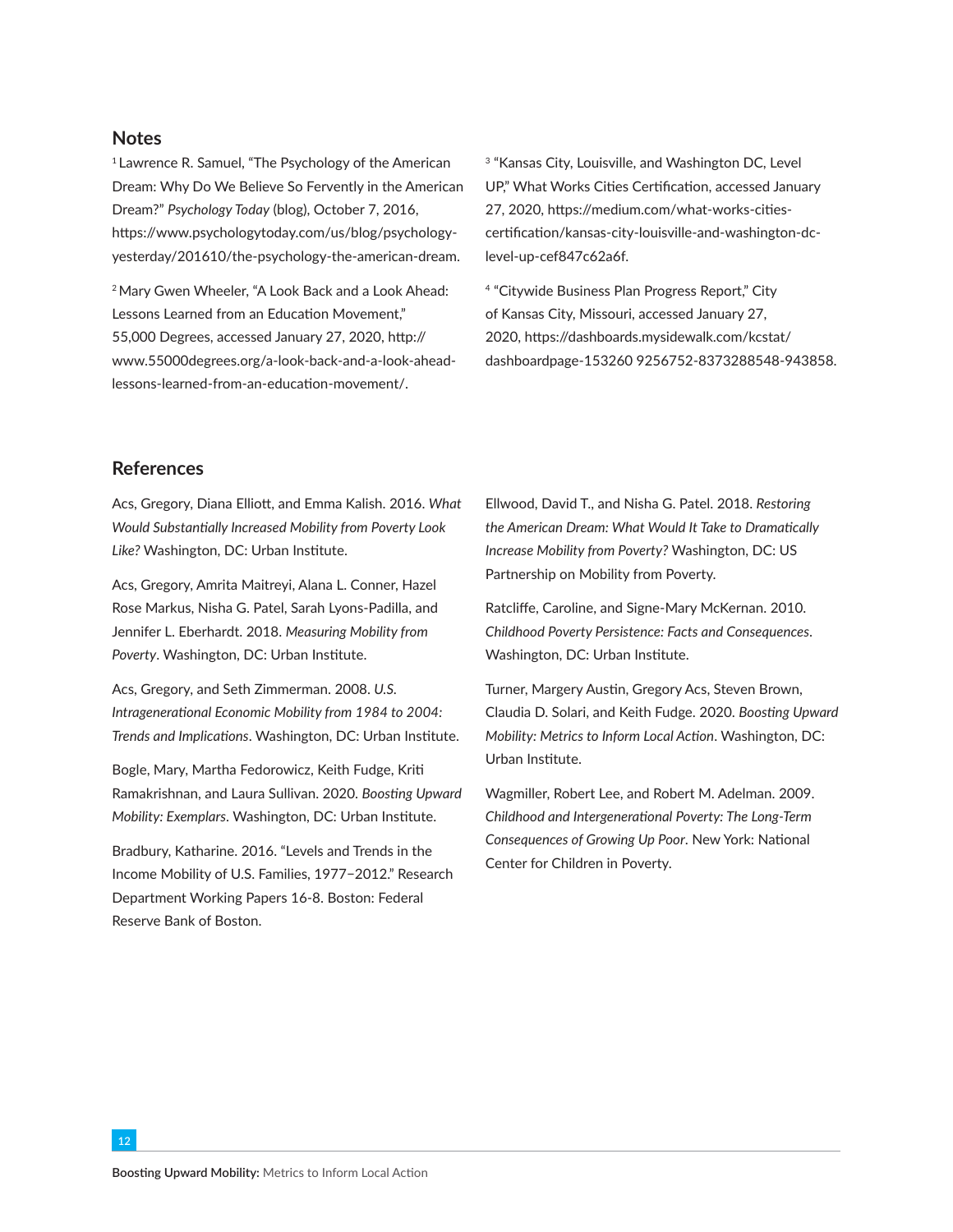### **Acknowledgments**

This report was funded by the Bill and Melinda Gates Foundation. We are grateful to them and to all our funders, who make it possible for Urban to advance its mission.

The views expressed are those of the authors and should not be attributed to the Urban Institute, its trustees, or its funders. Funders do not determine research findings or the insights and recommendations of Urban experts. Further information on the Urban Institute's funding principles is available at [urban.org/fundingprinciples](https://www.urban.org/aboutus/our-funding/funding-principles). Copyright © June 2020 Urban Institute. Permission is granted for reproduction of this file, with attribution to the Urban Institute.